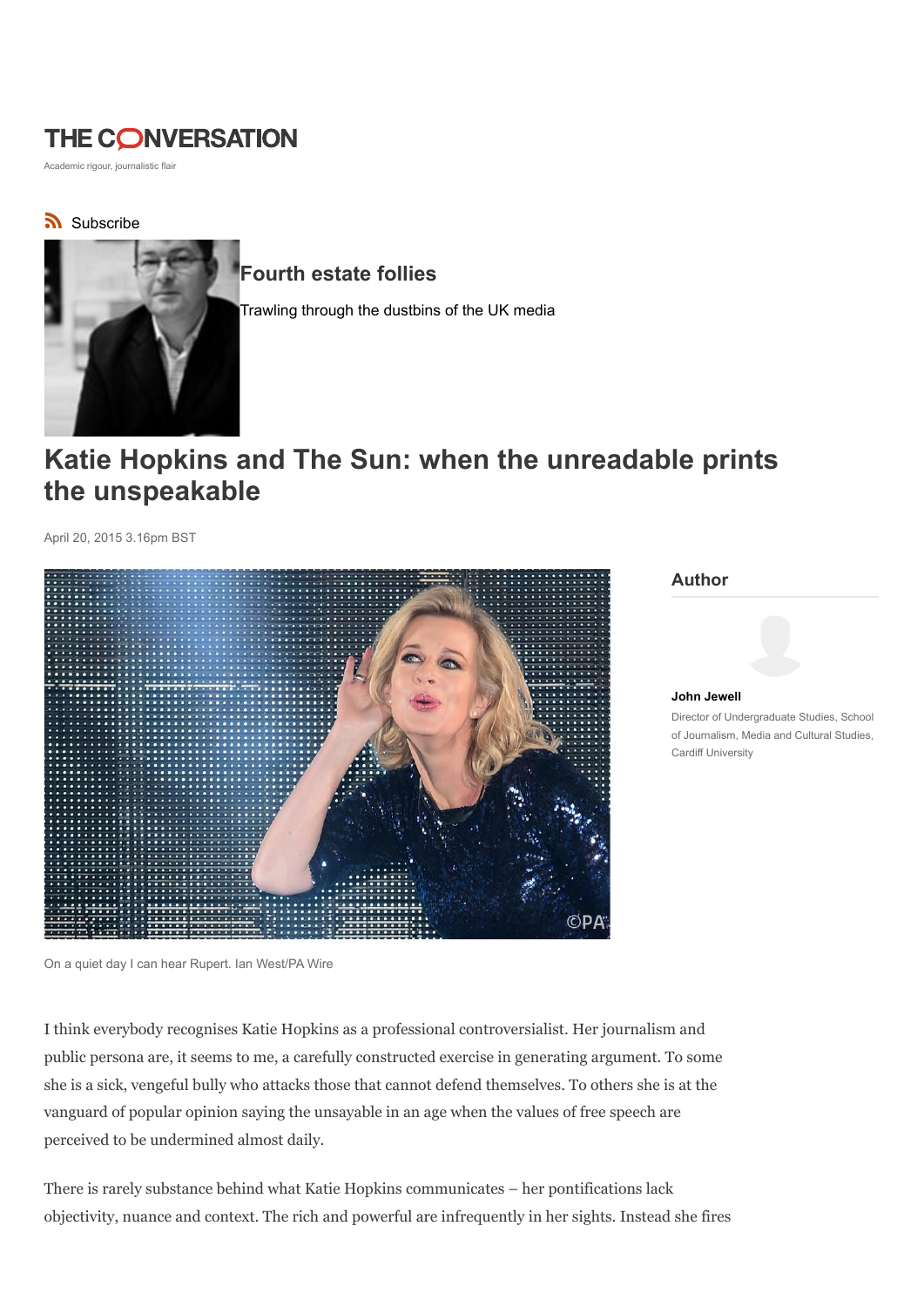at, oh let's see – the elderly afflicted by dementia, or the unemployed, or the dead and, of course, migrants.

Which brings us to her most recent column in Friday's Sun – the publication of which has led to her and the editor of the newspaper, David Dinsmore, being reported to the police for incitement to racial hatred.

According to The Independent newspaper the Society of Black Lawyers says it will also report Hopkins and The Sun to the international criminal court to petition for an investigation into her column "under the provisions of incitement to commit crimes against humanity".

In the shadow of the tragedy on April 13, which saw some 400 migrants drown in the Mediterranean between Libya and Italy, Hopkins wrote a piece entitled "Rescue Boats? I'd use gunships to stop migrants":

NO, I don't care. Show me pictures of coffins, show me bodies floating in water, play violins and show me skinny people looking sad.

I still don't care. Because in the next minute you'll show me pictures of aggressive young men at Calais, spreading like norovirus on a cruise ship.



Leaving aside the many factual inaccuracies of the article and the spiteful, miserable and breath-taking rhetoric, on reading the full piece I was left with a sense of pity for Hopkins. I struggled to comprehend how she could demean herself by writing in such a way which clearly demonstrates her indifference to human tragedy. The brazenness of the prose and the bookending of the article which purports to care about British taxpayers and truckers reminded me of Aldous Huxley's maxim:

Gunboat journalism from The Sun. Author provided

The propagandist's purpose is to make one set of people forget that certain other sets of people are human (The Olive Tree, 1937).

In a sense then, we can see Hopkins' vile outpourings as simply a product of years and years of reportage which has consistently portrayed migrants as less than human. As I've written before, for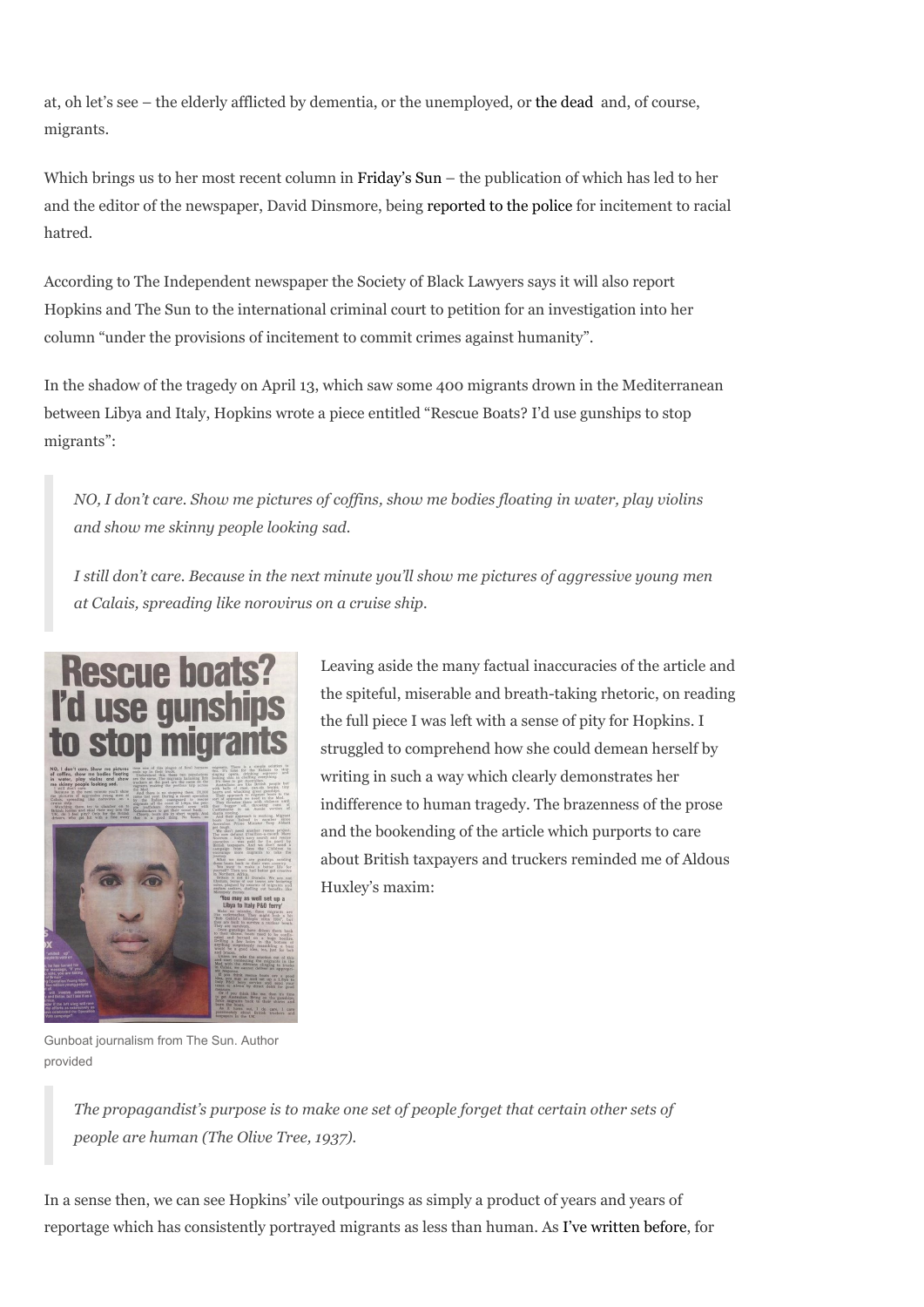the right-wing tabloid press in Britain (including The Sun, Daily Star, Daily Express and Daily Mail) the greatest threat to the social fabric of Britain is the arrival of asylum seekers and illegal immigrants.

## Why print this rubbish?

Barely a week passes without reports of asylum seekers – regularly portrayed as opportunistic, disease-ridden money grabbers – casually entering Britain. They are, we are told, seduced by the lure of state-provided riches, superior housing and a life of luxury.



Once in this country, according to the myths spread by these newspapers, they claim all the benefits they can, refuse to work and routinely indulge in crime sprees. Hopkins is merely driving the persistent narrative to its inevitable conclusion: kill 'em all.

Writing in The Independent , Simon Usborne asked the seemingly obvious question: why did The Sun, as a national newspaper with an audience of 2m happily print an article containing language that "might give Hitler pause"?

Usborne stated:

Even before we consider her words in relation to the legal definition of racial hatred, The Sun has a responsibility to decide where to draw the line. What, if any, discussions took place before editors sent page 11 to be printed?

For me, in the absence of any word from The Sun, the answer to Usborne's question is clear. The article was published because the editorial staff at the newspaper are the products of the same environment as Hopkins. Despite the incendiary language, this is not new territory.

It's fair to assume also that though they may have raised an eyebrow or two, this kind of writing is exactly what Hopkins is paid to produce. What's the point in employing a controversial columnist known for her outspoken views if she is not controversial? It's not as if Hopkins is attacking a group of people who can respond with a lawyer's writ, either.